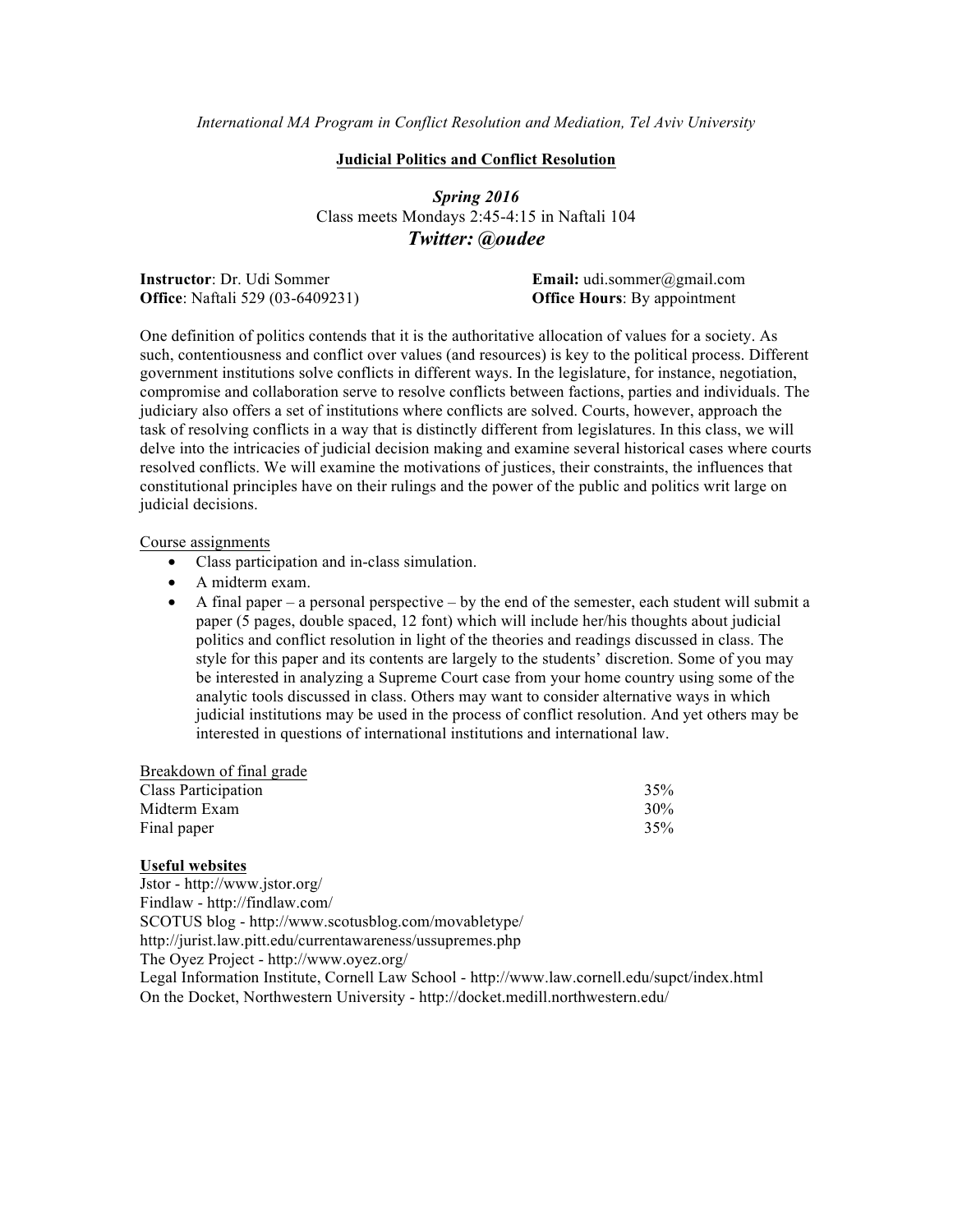#### **Course Outline and Readings**

February 29 - *Introduction, Syllabus and Course Overview*

March 7 – *Why should courts have the power to resolve conflicts?* **Readings**: Marbury v. Madison; Federalist Paper #78; The US Constitution (Articles I & III)

Recommended:

Lee Epstein and Jack Knight. 2000. Toward a Strategic Revolution in Judicial Politics: A Look Back, A Look Ahead. *Political Research Quarterly*, 52: 625 Jeffrey Segal. 1984. Predicting Supreme Court Decisions Probabilistically: The Search and Seizure Cases. *American Political Science Review* 78: 891-900 Robert G. McCloskey. The American Supreme Court. Chapters 1-4

March 14 – *How* should *justices make decisions? How* do *they make decisions? Use of Game Theoretic Models in the Analysis of Conflicts* **Readings**: judicial decision making models - SCAMR Chapters 2, 3, 7, 8, 9 & pp. 97-110

# Recommended:

Segal and Spaeth, Introduction, Ch. 3, 8 Segal and Spaeth, The Influence of Stare Decisis on the Votes of US Supreme Court Justices, 40 *AJPS* 971 (1996) Brisbin 40 *AJPS* 1004 (1996) Knight and Epstein 40 *AJPS* 1018 (1996) Brenner and Stier 40 *AJPS* 1036 (1996) Songer and Lindquist 40 *AJPS* (1049 (1996) Segal and Spaeth 40 *AJPS* 1064 (1996) Richards and Kritzer (2002). "Jurisprudential Regimes in Supreme Court Decision Making." *American Political Science Review* 96(2)

March 15 – class trip to Supreme Court

March 21 – Double Class (14:30-17:00) - *Individual Meetings about final paper*

March 28 – *Conflicts about judging – the judicial appointment process* **Readings**: Shipan and Moraski. "The Politics of Supreme Court Nominations: …" 4 AJPS 1069 (1999)

Recommended:

Caldeira and Wright ." Lobbying for Justice: …" 42 AJPS 499 (1998) Hall. "Voluntary Retirement from State Supreme Courts." 63 JoP 1112 (2001) Martinek et al. "To Advise and Consent." 64 JoP 337 (2002) Hall. "State Supreme Courts in American Democracy." 95 APSR 315 (2001) Segal, Epstein, Lindstaedt and Westerland. "The Changing Dynamics of Senate Voting on Supreme Court Nominees," 68 JoP (2006)

April 4 – Double Class (14:30-17:00) - *Conflicts in a Federal System: Incorporating the Bill of Rights*

**Readings**: Barron v. Baltimore; Hurtado v. CA; Palko v. Connecticut; Duncan v. LA *Conflicts around National Security: Freedom of the Press – Mock Trial* **Readings**: NY Times v. U.S.; Near v. Minnesota